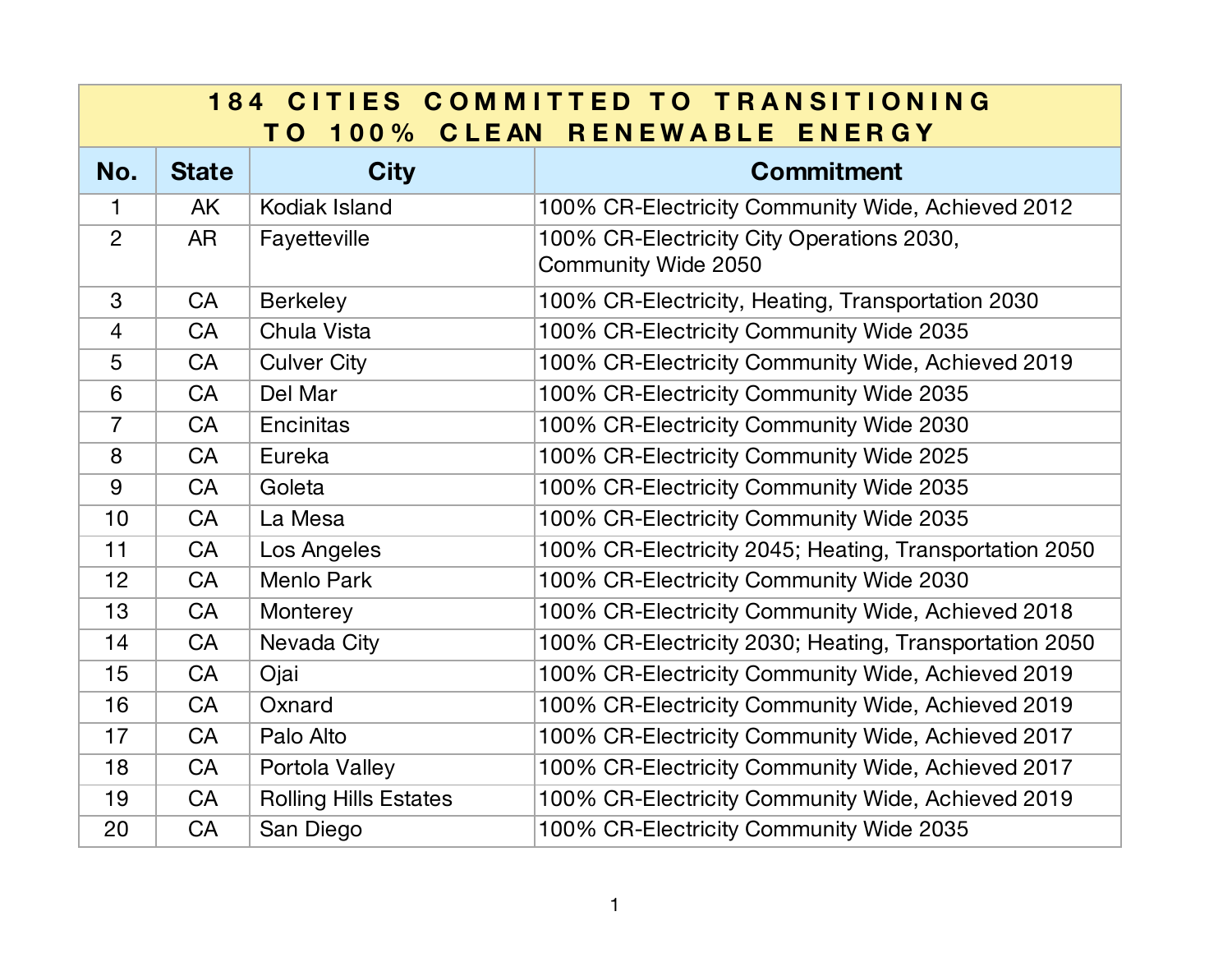| CITIES COMMITTED TO TRANSITIONING<br>184<br>RENEWABLE ENERGY<br><b>CLEAN</b><br>$100\%$<br>T O |              |                      |                                                        |  |
|------------------------------------------------------------------------------------------------|--------------|----------------------|--------------------------------------------------------|--|
| No.                                                                                            | <b>State</b> | <b>City</b>          | <b>Commitment</b>                                      |  |
| 21                                                                                             | <b>CA</b>    | San Francisco        | 100% CR-Electricity Community Wide 2030                |  |
| 22                                                                                             | CA           | San Jose             | 100% CR-Electricity Community Wide 2022                |  |
| 23                                                                                             | CA           | San Luis Obispo      | 100% CR-Electricity Community Wide, Achieved 2020      |  |
| 24                                                                                             | CA           | Santa Barbara        | 100% CR-Electricity Community Wide 2030                |  |
| 25                                                                                             | CA           | Santa Monica         | 100% CR-Electricity Community Wide, Achieved 2019      |  |
| 26                                                                                             | CA           | Solana Beach         | 100% CR-Electricity Community Wide 2035                |  |
| 27                                                                                             | CA           | South Lake Tahoe     | 100% CR-Electricity Community Wide 2032                |  |
| 28                                                                                             | CA           | South Pasadena       | 100% CR-Electricity Community Wide, Achieved 2019      |  |
| 29                                                                                             | CA           | <b>Thousand Oaks</b> | 100% CR-Electricity Community Wide, Achieved 2019      |  |
| 30                                                                                             | CA           | <b>Truckee</b>       | 100% CR-Electricity 2030; Heating, Transportation 2050 |  |
| 31                                                                                             | CA           | Ventura              | 100% CR-Electricity Community Wide, Achieved 2019      |  |
| 32                                                                                             | CA           | West Hollywood       | 100% CR-Electricity Community Wide, Achieved 2019      |  |
| 33                                                                                             | CO           | Aspen                | 100% CR-Electricity Community Wide, Achieved 2015      |  |
| 34                                                                                             | CO           | <b>Boulder</b>       | 100% CR-Electricity Community Wide 2030                |  |
| 35                                                                                             | CO           | <b>Breckenridge</b>  | 100% CR-Electricity Community Wide 2035                |  |
| 36                                                                                             | CO           | Denver               | 100% CR-Electricity Community Wide 2030                |  |
| 37                                                                                             | CO           | Durango              | 100% CR-Electricity Community Wide 2050                |  |
| 38                                                                                             | CO           | <b>Fort Collins</b>  | 100% CR-Electricity Community Wide 2030                |  |
| 39                                                                                             | CO           | Frisco               | 100% CR-Electricity Community Wide 2035                |  |
| 40                                                                                             | CO           | Golden               | 100% CR-Electricity 2030; Heating, Transportation 2050 |  |
| 41                                                                                             | CO           | Lafayette            | 100% CR-Electricity Community Wide 2030                |  |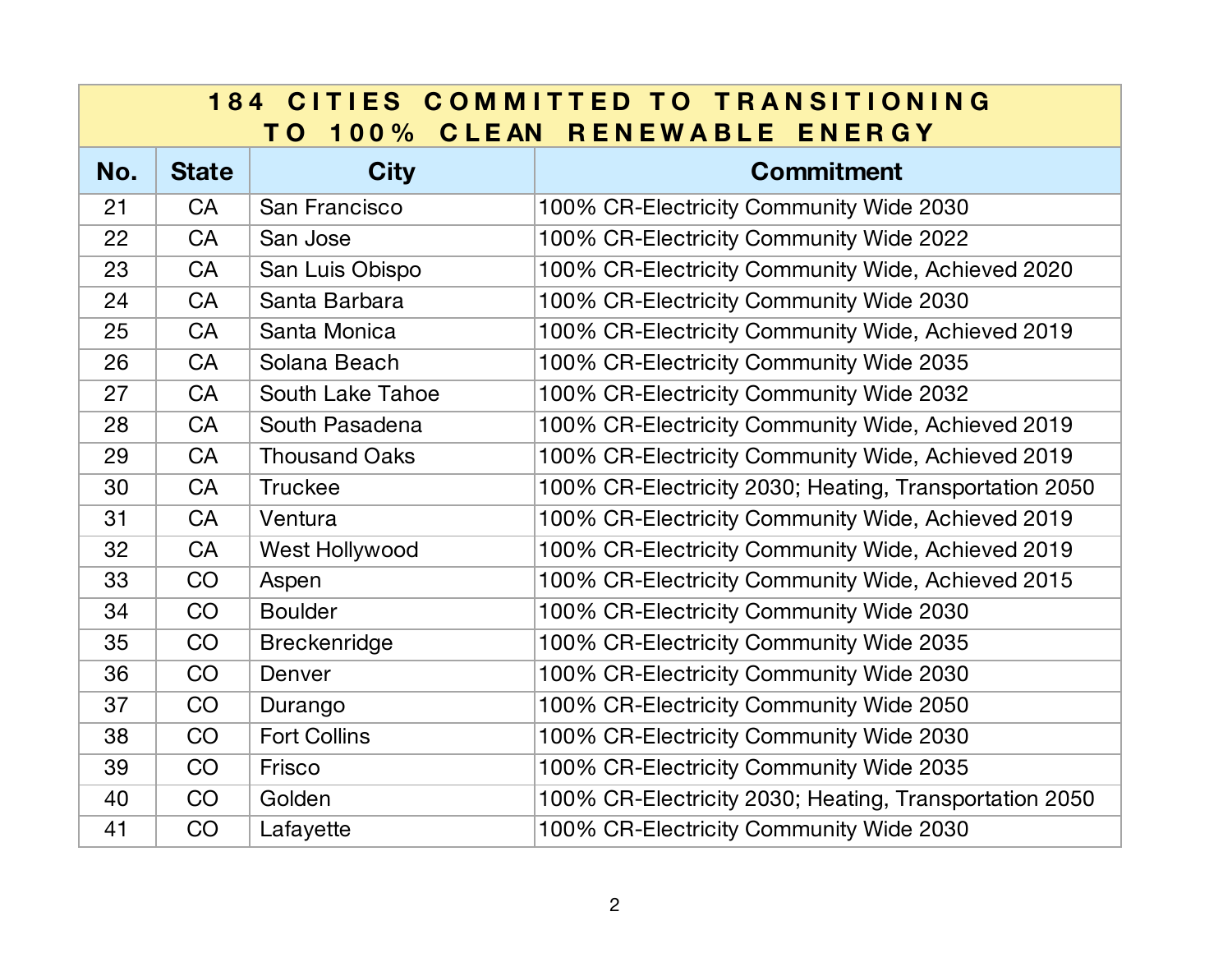| <b>184 CITIES COMMITTED TO TRANSITIONING</b><br><b>CLEAN</b><br>RENEWABLE ENERGY<br>$100\%$<br>T O |              |                        |                                                             |  |
|----------------------------------------------------------------------------------------------------|--------------|------------------------|-------------------------------------------------------------|--|
| No.                                                                                                | <b>State</b> | <b>City</b>            | <b>Commitment</b>                                           |  |
| 42                                                                                                 | CO           | Longmont               | 100% CR-Electricity Community Wide 2030                     |  |
| 43                                                                                                 | CO           | Nederland              | 100% CR-Electricity Community Wide 2025                     |  |
| 44                                                                                                 | CO           | Pueblo                 | 100% CR-Electricity Community Wide 2035                     |  |
| 45                                                                                                 | CO           | Silverthorne           | 100% CR-Electricity Community Wide 2035                     |  |
| 46                                                                                                 | <b>CT</b>    | <b>West Hartford</b>   | 100% CR-Electricity Community Wide 2050                     |  |
| 47                                                                                                 | D.C.         | Washington             | 100% CR-Electricity Community Wide 2032                     |  |
| 48                                                                                                 | FL.          | Cocoa                  | 100% CR Energy Community Wide 2050                          |  |
| 49                                                                                                 | FL.          | Dunedin                | 100% CR-Electricity Community Wide 2050                     |  |
| 50                                                                                                 | FL.          | Gainesville            | 100% CR-Electricity Community Wide 2045                     |  |
| 51                                                                                                 | FL.          | Largo                  | 100% CR-Electricity Community Wide 2035                     |  |
| 52                                                                                                 | FL.          | Orlando                | 100% CR-Electricity Community Wide 2050                     |  |
| 53                                                                                                 | FL.          | <b>Safety Harbor</b>   | 100% CR-Electricity Community Wide 2050                     |  |
| 54                                                                                                 | <b>FL</b>    | Sarasota               | 100% CR-Electricity Community Wide 2045                     |  |
| 55                                                                                                 | FL.          | <b>Satellite Beach</b> | 100% CR-Electricity Community Wide 2050                     |  |
| 56                                                                                                 | FL.          | South Miami            | 100% CR-Electricity Community Wide 2040                     |  |
| 57                                                                                                 | FL.          | St. Petersburg         | 100% CR-Electricity Community Wide 2035                     |  |
| 58                                                                                                 | <b>FL</b>    | <b>Tallahassee</b>     | 100% CR-Energy City Operations 2035,<br>Community Wide 2050 |  |
| 59                                                                                                 | GA           | <b>Athens</b>          | 100% CR-Electricity 2035; Heating, Transportation 2050      |  |
| 60                                                                                                 | GA           | Atlanta                | 100% CR-Electricity Community Wide 2035                     |  |
| 61                                                                                                 | GA           | Augusta                | 100% CR-Electricity Community Wide 2050                     |  |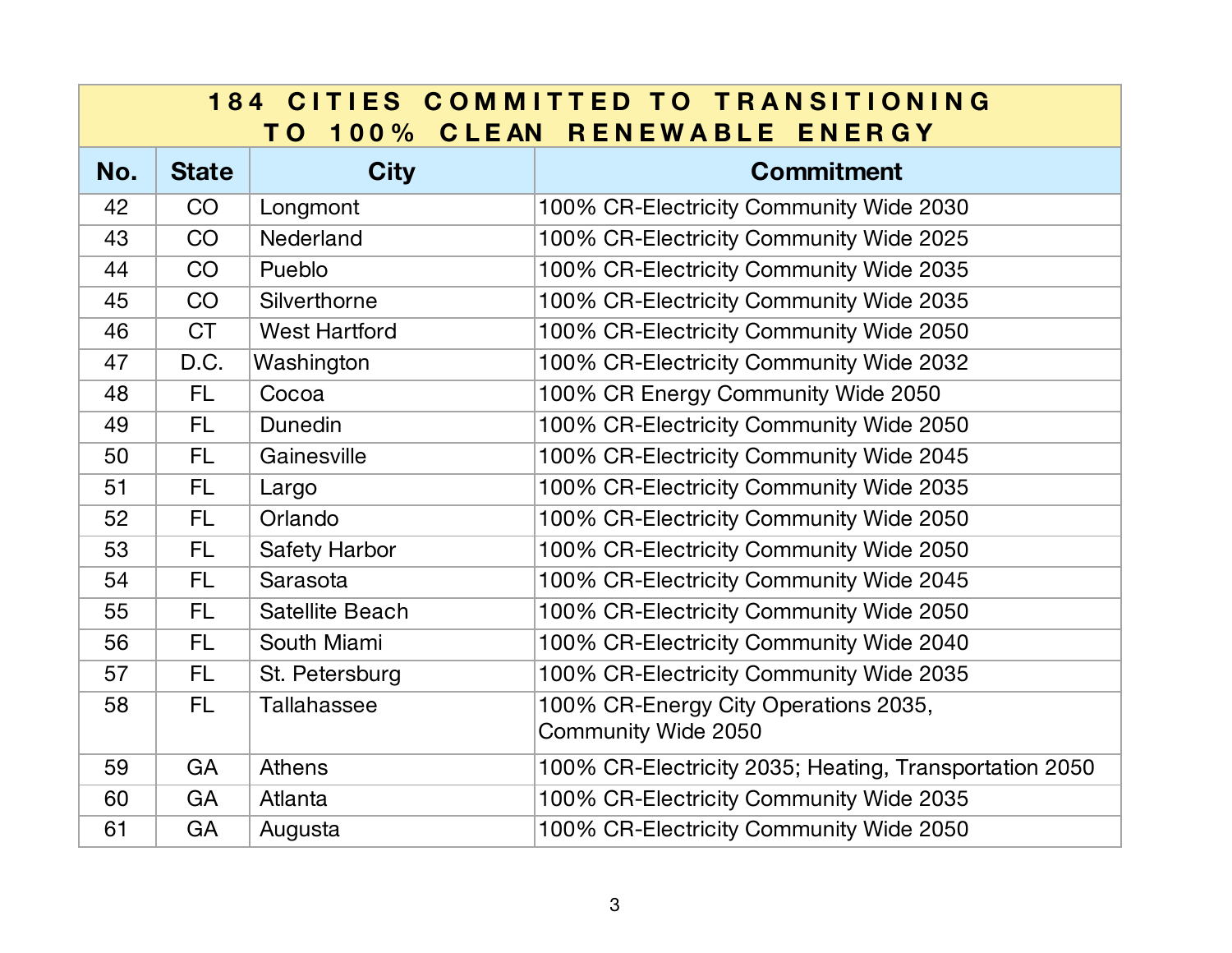| 184 CITIES COMMITTED TO TRANSITIONING<br><b>100% CLEAN</b><br>RENEWABLE ENERGY<br>TO T |              |                      |                                                                 |  |
|----------------------------------------------------------------------------------------|--------------|----------------------|-----------------------------------------------------------------|--|
| No.                                                                                    | <b>State</b> | <b>City</b>          | <b>Commitment</b>                                               |  |
| 62                                                                                     | GA           | Clarkston            | 100% CR-Energy Community Wide 2050                              |  |
| 63                                                                                     | GA           | Savannah             | 100% CR-Electricity 2035; Heating, Transportation 2050          |  |
| 64                                                                                     | IA           | Des Moines           | 100% CR-Electricity Community Wide 2035                         |  |
| 65                                                                                     | ID           | <b>Bellevue</b>      | 100% CR-Electricity 2035; Heating, Transportation 2045          |  |
| 66                                                                                     | ID           | <b>Boise</b>         | 100% CR-Electricity Community Wide 2035                         |  |
| 67                                                                                     | ID           | Hailey               | 100% CR-Electricity 2035; Heating, Transportation 2045          |  |
| 68                                                                                     | ID           | Ketchum              | 100% CR-Electricity 2035; Heating, Transportation 2045          |  |
| 69                                                                                     | IL           | Chicago              | 100% CR-Electricity 2035; Public Transit Fleet 2040             |  |
| 70                                                                                     | IL           | Evanston             | 100% CR-Electricity 2030; Heating, Transportation 2050          |  |
| 71                                                                                     | <b>KS</b>    | Greensburg           | 100% CR-Electricity Community Wide, Achieved 2013               |  |
| 72                                                                                     | KY           | Louisville           | 100% CR-Energy Community Wide 2040                              |  |
| 73                                                                                     | LA           | Abita Springs        | 100% CR-Electricity Community Wide 2030                         |  |
| 74                                                                                     | <b>MA</b>    | Amherst              | 100% CR-Energy Community Wide 2050                              |  |
| 75                                                                                     | <b>MA</b>    | Cambridge            | 100% CR-Electricity, Heating, Transportation 2035               |  |
| 76                                                                                     | <b>MA</b>    | Lowell               | 100% CR-Electricity, Heating, Transportation 2035               |  |
| 77                                                                                     | <b>MA</b>    | Northampton          | 100% CR-Energy Community Wide 2050                              |  |
| 78                                                                                     | <b>MA</b>    | Windsor              | 100% CR-Energy Community Wide 2050                              |  |
| 79                                                                                     | MI           | Petoskey             | 100% CR-Electricity Community Wide 2040                         |  |
| 80                                                                                     | MI           | <b>Traverse City</b> | 100% CR-Electricity Community Wide 2040                         |  |
| 81                                                                                     | <b>MN</b>    | Minneapolis          | 100% CR-Electriciy City Operations 2022,<br>Community Wide 2030 |  |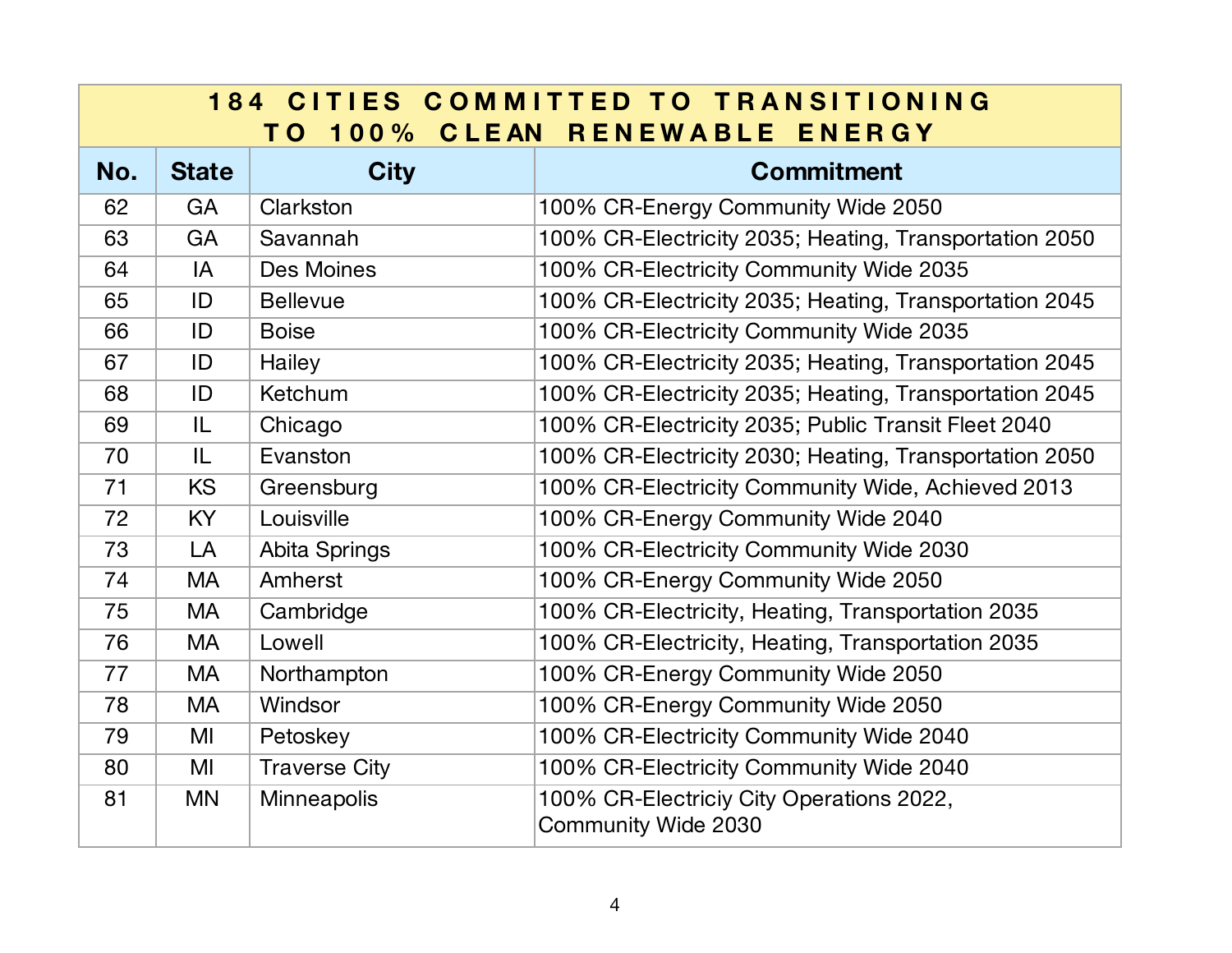| <b>184 CITIES COMMITTED TO TRANSITIONING</b><br><b>100% CLEAN</b><br>RENEWABLE ENERGY<br>T O |              |                      |                                                        |  |
|----------------------------------------------------------------------------------------------|--------------|----------------------|--------------------------------------------------------|--|
| No.                                                                                          | <b>State</b> | <b>City</b>          | <b>Commitment</b>                                      |  |
| 82                                                                                           | <b>MN</b>    | St. Louis Park       | 100% CR-Electricity Community Wide 2030                |  |
| 83                                                                                           | <b>MN</b>    | St. Paul             | 100% CR-Electricity Community Wide 2030                |  |
| 84                                                                                           | <b>MO</b>    | <b>Kansas City</b>   | 100% CR-Energy Community Wide 2050                     |  |
| 85                                                                                           | <b>MO</b>    | <b>Rock Port</b>     | 100% CR-Electricity Community Wide, Achieved 2008      |  |
| 86                                                                                           | <b>MO</b>    | St. Louis            | 100% CR-Electricity Community Wide 2035                |  |
| 87                                                                                           | <b>MT</b>    | Helena               | 100% CR-Electricity Community Wide 2030                |  |
| 88                                                                                           | <b>MT</b>    | <b>Missoula</b>      | 100% CR-Electricity Community Wide 2030                |  |
| 89                                                                                           | <b>NC</b>    | Apex                 | 100% CR-Energy Community Wide 2050                     |  |
| 90                                                                                           | <b>NC</b>    | <b>Chapel Hill</b>   | 100% CR-Energy Community Wide 2050                     |  |
| 91                                                                                           | <b>NC</b>    | Hillsborough         | 100% CR-Energy Community Wide 2050                     |  |
| 92                                                                                           | <b>NH</b>    | Concord              | 100% CR-Electricity 2035; Heating, Transportation 2050 |  |
| 93                                                                                           | <b>NH</b>    | Cornish              | 100% CR-Electricity 2030; Heating, Transportation 2050 |  |
| 94                                                                                           | <b>NH</b>    | Hanover              | 100% CR-Electricity 2030; Heating, Transportation 2050 |  |
| 95                                                                                           | <b>NH</b>    | <b>Keene</b>         | 100% CR-Electricity 2030; Heating, Transportation 2050 |  |
| 96                                                                                           | <b>NH</b>    | Peterborough         | 100% CR-Electricity 2030; Heating, Transportation 2050 |  |
| 97                                                                                           | <b>NH</b>    | Plainfield           | 100% CR-Electricity 2030; Heating, Transportation 2050 |  |
| 98                                                                                           | <b>NJ</b>    | <b>New Brunswick</b> | 100% CR-Electricity Community Wide 2035                |  |
| 99                                                                                           | <b>NM</b>    | <b>Angel Fire</b>    | 100% CR-Electricity Community Wide 2030                |  |
| 100                                                                                          | <b>NM</b>    | Eagle Nest           | 100% CR-Electricity Community Wide 2030                |  |
| 101                                                                                          | <b>NM</b>    | Questa               | 100% CR-Electricity Community Wide 2030                |  |
| 102                                                                                          | <b>NM</b>    | <b>Red River</b>     | 100% CR-Electricity Community Wide 2030                |  |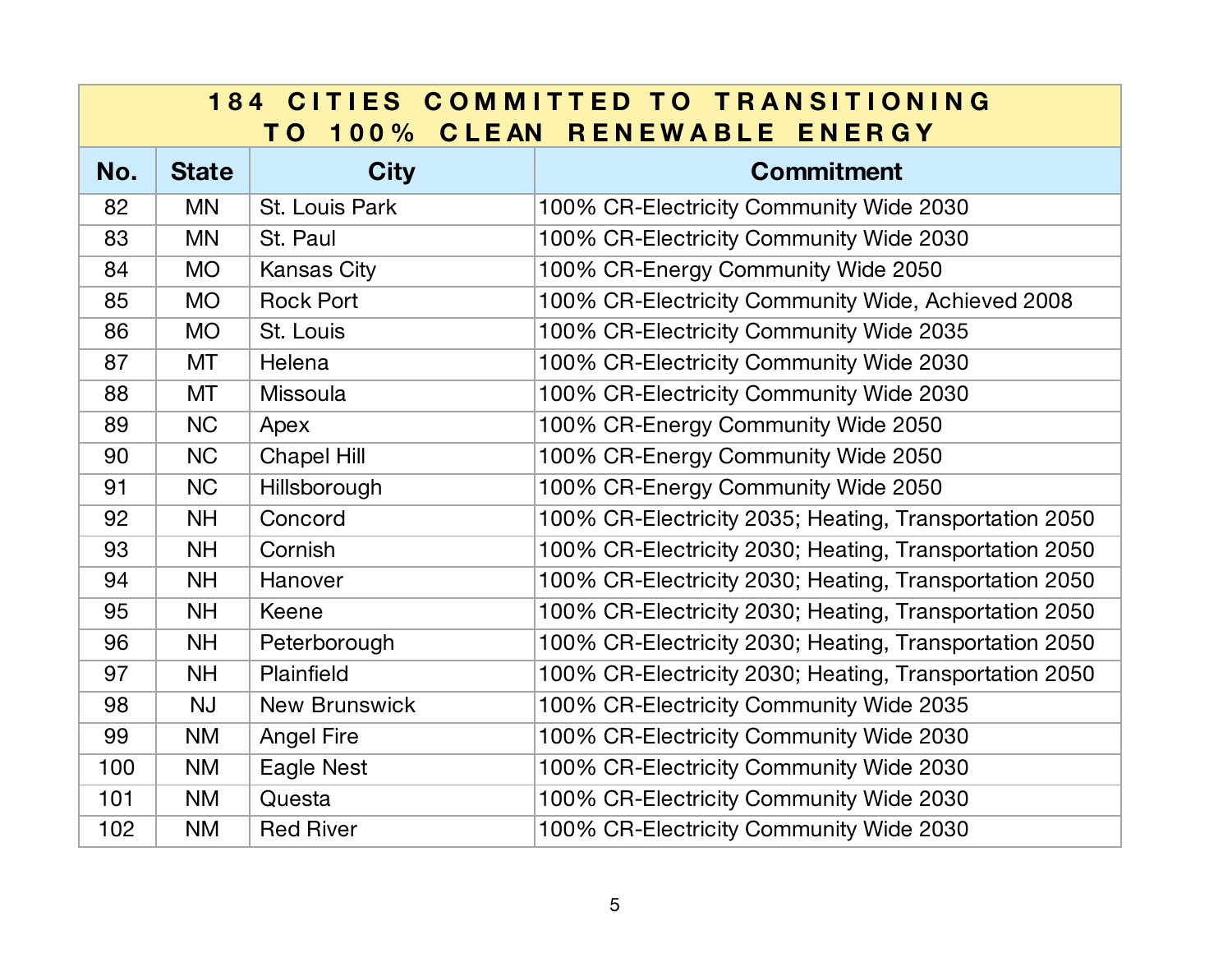| <b>184 CITIES COMMITTED TO TRANSITIONING</b><br><b>CLEAN</b><br>RENEWABLE ENERGY<br>100%<br>T O |              |                               |                                                        |  |
|-------------------------------------------------------------------------------------------------|--------------|-------------------------------|--------------------------------------------------------|--|
| No.                                                                                             | <b>State</b> | <b>City</b>                   | <b>Commitment</b>                                      |  |
| 103                                                                                             | <b>NM</b>    | Taos                          | 100% CR-Electricity Community Wide 2030                |  |
| 104                                                                                             | <b>NM</b>    | <b>Taos Ski Valley</b>        | 100% CR-Electricity Community Wide 2030                |  |
| 105                                                                                             | <b>NY</b>    | East Hampton                  | 100% CR-Electricity 2022; Heating, Transportation 2030 |  |
| 106                                                                                             | <b>NY</b>    | Southampton                   | 100% CR-Electricity Community Wide 2025                |  |
| 107                                                                                             | OH           | Cincinnati                    | 100% CR-Electricity Community Wide 2035                |  |
| 108                                                                                             | OH           | Cleveland                     | 100% CR-Electricity Community Wide 2050                |  |
| 109                                                                                             | OH           | Columbus                      | 100% CR-Electricity Community Wide 2022                |  |
| 110                                                                                             | OH           | Dayton                        | 100% CR-Electricity 2040; Heating, Transportation 2050 |  |
| 111                                                                                             | OH           | <b>Grove City</b>             | 100% CR-Electricity Community Wide 2022                |  |
| 112                                                                                             | OH           | Lakewood                      | 100% CR-Electricity Community Wide 2035                |  |
| 113                                                                                             | OH           | <b>South Euclid</b>           | 100% CR-Electricity Community Wide 2035                |  |
| 114                                                                                             | <b>OK</b>    | Norman                        | 100% CR-Electricity 2035; Heating, Transportation 2050 |  |
| 115                                                                                             | <b>OR</b>    | <b>Milwaukie</b>              | 100% CR-Electricity 2035; Heating, Transportation 2050 |  |
| 116                                                                                             | <b>OR</b>    | Portland                      | 100% CR-Electricity 2035; Heating, Transportation 2050 |  |
| 117                                                                                             | PA           | Ambler Borough                | 100% CR-Electricity 2035; Heating, Transportation 2050 |  |
| 118                                                                                             | <b>PA</b>    | <b>Buckingham Township</b>    | 100% CR-Electricity 2035; Heating, Transportation 2050 |  |
| 119                                                                                             | <b>PA</b>    | <b>Cheltenham Township</b>    | 100% CR-Electricity 2030; Heating, Transportation 2050 |  |
| 120                                                                                             | <b>PA</b>    | Conshohocken Borough          | 100% CR-Electricity 2035; Heating, Transportation 2050 |  |
| 121                                                                                             | <b>PA</b>    | Downingtown Borough           | 100% CR-Electricity 2035; Heating, Transportation 2050 |  |
| 122                                                                                             | <b>PA</b>    | Doylestown Township           | 100% CR-Electricity 2035; Heating, Transportation 2050 |  |
| 123                                                                                             | <b>PA</b>    | <b>East Bradford Township</b> | 100% CR-Electricity 2035; Heating, Transportation 2050 |  |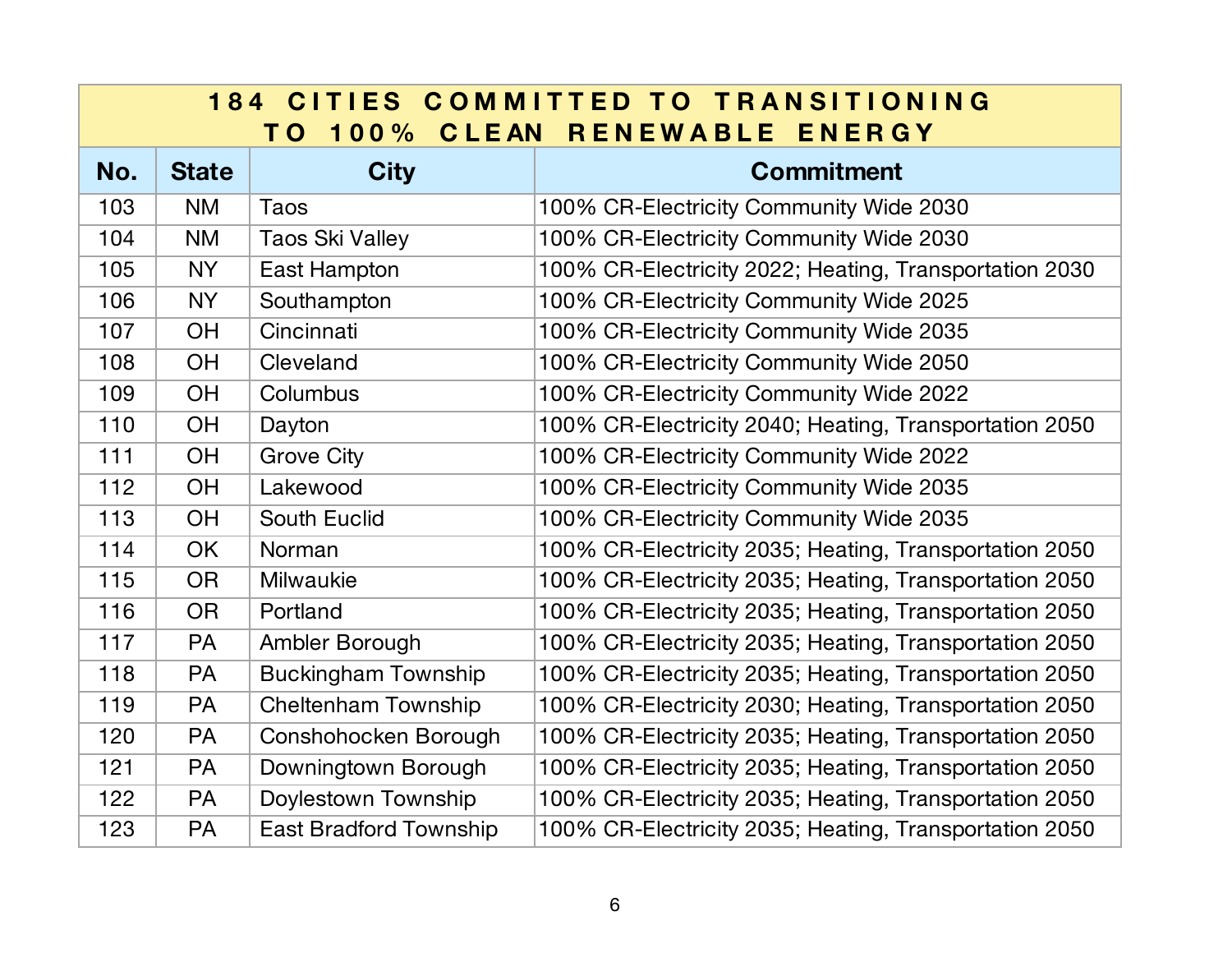| <b>184 CITIES COMMITTED TO TRANSITIONING</b><br>CLEAN RENEWABLE ENERGY<br>100%<br>T O |              |                                  |                                                        |  |
|---------------------------------------------------------------------------------------|--------------|----------------------------------|--------------------------------------------------------|--|
| No.                                                                                   | <b>State</b> | <b>City</b>                      | <b>Commitment</b>                                      |  |
| 124                                                                                   | <b>PA</b>    | <b>East Fallowfield Township</b> | 100% CR-Electricity 2035; Heating, Transportation 2050 |  |
| 125                                                                                   | <b>PA</b>    | <b>East Pikeland Township</b>    | 100% CR-Electricity 2035; Heating, Transportation 2050 |  |
| 126                                                                                   | <b>PA</b>    | Hatboro                          | 100% CR-Electricity 2035; Heating, Transportation 2050 |  |
| 127                                                                                   | PA           | <b>Haverford Township</b>        | 100% CR-Electricity 2035; Heating, Transportation 2050 |  |
| 128                                                                                   | <b>PA</b>    | <b>Kennett Township</b>          | 100% CR-Electricity 2035; Heating, Transportation 2050 |  |
| 129                                                                                   | PA           | <b>Lower Merion Township</b>     | 100% CR-Electricity Community Wide 2035                |  |
| 130                                                                                   | <b>PA</b>    | <b>Montgomery Township</b>       | 100% CR-Electricity 2035; Heating, Transportation 2050 |  |
| 131                                                                                   | <b>PA</b>    | Narberth Borough                 | 100% CR-Electricity 2035; Heating, Transportation 2050 |  |
| 132                                                                                   | PA           | Norristown Borough               | 100% CR-Electricity 2035; Heating, Transportation 2050 |  |
| 133                                                                                   | PA           | Philadelphia                     | 100% CR-Electricity 2035; Heating, Transportation 2050 |  |
| 134                                                                                   | <b>PA</b>    | Phoenixville Borough             | 100% CR-Electricity 2035; Heating, Transportation 2050 |  |
| 135                                                                                   | PA           | <b>Plymouth Township</b>         | 100% CR-Electricity 2035; Heating, Transportation 2050 |  |
| 136                                                                                   | PA           | <b>Radnor Township</b>           | 100% CR-Electricity 2035; Heating, Transportation 2050 |  |
| 137                                                                                   | <b>PA</b>    | Reading                          | 100% CR-Electricity 2035; Heating, Transportation 2050 |  |
| 138                                                                                   | PA           | <b>Schuykill Township</b>        | 100% CR-Electricity 2035; Heating, Transportation 2050 |  |
| 139                                                                                   | PA           | <b>Solebury Township</b>         | 100% CR-Electricity 2035; Heating, Transportation 2050 |  |
| 140                                                                                   | PA           | <b>Springfield Township</b>      | 100% CR-Electricity 2035; Heating, Transportation 2050 |  |
| 141                                                                                   | PA           | <b>State College</b>             | 100% CR-Energy Community Wide 2050                     |  |
| 142                                                                                   | <b>PA</b>    | <b>Tredyffrin Township</b>       | 100% CR-Electricity 2035; Heating, Transportation 2050 |  |
| 143                                                                                   | <b>PA</b>    | <b>Upper Merion Township</b>     | 100% CR-Electricity 2030; Heating, Transportation 2040 |  |
| 144                                                                                   | PA           | <b>Uwchlan Township</b>          | 100% CR-Electricity Community Wide 2035                |  |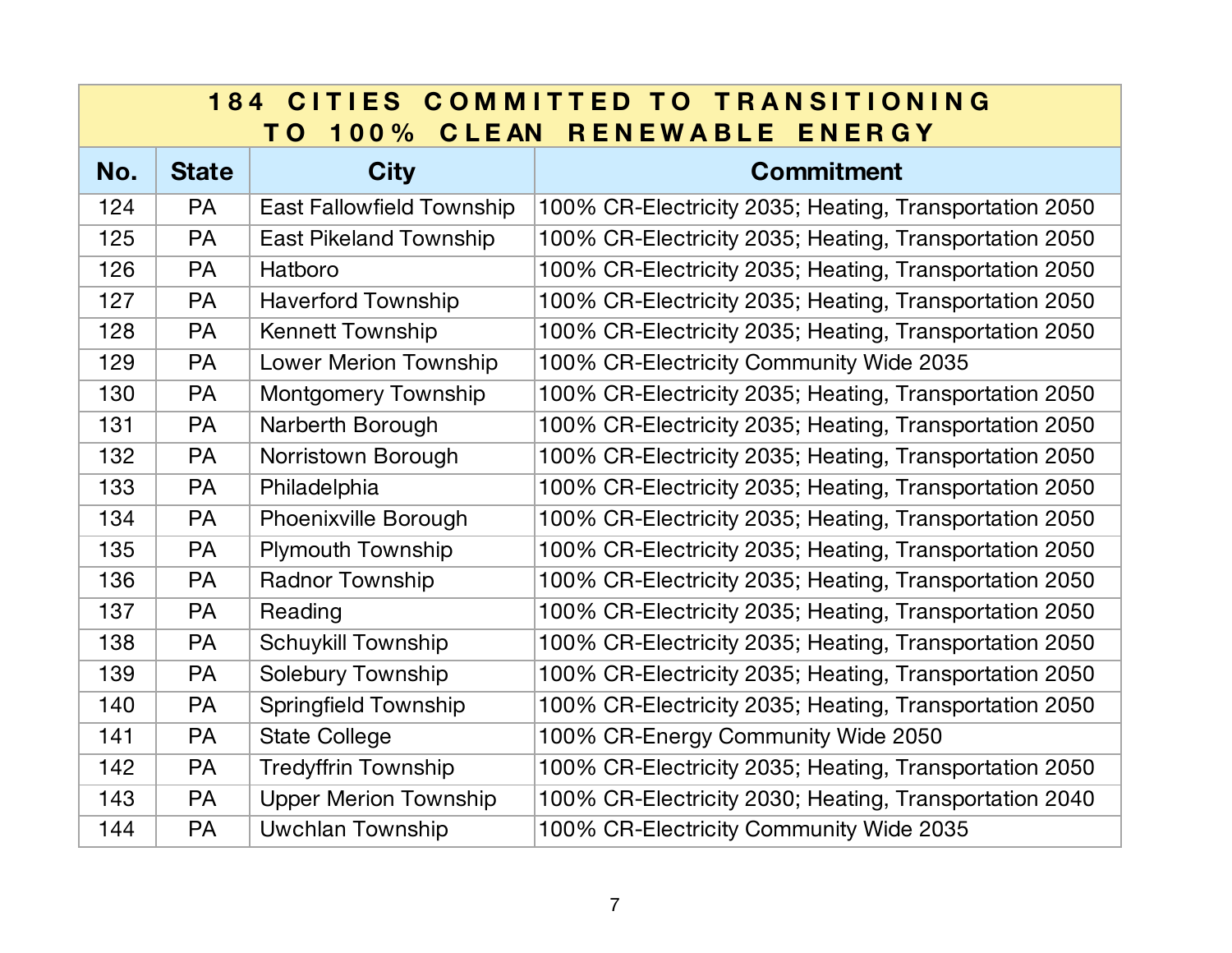| <b>184 CITIES COMMITTED TO TRANSITIONING</b><br>CLEAN RENEWABLE ENERGY<br>$100\%$<br>T O |              |                               |                                                             |  |
|------------------------------------------------------------------------------------------|--------------|-------------------------------|-------------------------------------------------------------|--|
| No.                                                                                      | <b>State</b> | <b>City</b>                   | <b>Commitment</b>                                           |  |
| 145                                                                                      | <b>PA</b>    | <b>West Bradford Township</b> | 100% CR-Electricity 2035; Heating, Transportation 2050      |  |
| 146                                                                                      | PA           | <b>West Chester Borough</b>   | 100% CR-Electricity 2035; Heating, Transportation 2050      |  |
| 147                                                                                      | <b>PA</b>    | <b>West Norriton Township</b> | 100% CR-Electricity 2035; Heating, Transportation 2050      |  |
| 148                                                                                      | <b>PA</b>    | <b>West Vincent Township</b>  | 100% CR-Electricity 2035; Heating, Transportation 2050      |  |
| 149                                                                                      | PA           | <b>Whitemarsh Township</b>    | 100% CR-Electricity 2035; Heating, Transportation 2050      |  |
| 150                                                                                      | <b>SC</b>    | Columbia                      | 100% CR-Electricity Community Wide 2036                     |  |
| 151                                                                                      | <b>TX</b>    | Denton                        | 100% CR-Electricity Community Wide 2022                     |  |
| 152                                                                                      | <b>TX</b>    | Georgetown                    | 100% CR-Electricity Community Wide, Achieved 2018           |  |
| 153                                                                                      | UT           | Alta                          | 100% CR-Electricity Community Wide 2030                     |  |
| 154                                                                                      | UT           | <b>Bluffdale</b>              | 100% CR-Electricity Community Wide 2030                     |  |
| 155                                                                                      | <b>UT</b>    | <b>Castle Valley</b>          | 100% CR-Electricity Community Wide 2030                     |  |
| 156                                                                                      | <b>UT</b>    | Coalville                     | 100% CR-Electricity Community Wide 2030                     |  |
| 157                                                                                      | UT           | <b>Cottonwood Heights</b>     | 100% CR-Energy City Operations 2022,<br>Community Wide 2030 |  |
| 158                                                                                      | <b>UT</b>    | <b>Emigration Canyon</b>      | 100% CR-Electricity Community Wide 2030                     |  |
| 159                                                                                      | <b>UT</b>    | Francis                       | 100% CR-Electricity Community Wide 2030                     |  |
| 160                                                                                      | UT           | Holladay                      | 100% CR-Electricity Community Wide 2030                     |  |
| 161                                                                                      | UT           | <b>Ivins</b>                  | 100% CR-Electricity Community Wide 2030                     |  |
| 162                                                                                      | <b>UT</b>    | Kamas                         | 100% CR-Electricity Community Wide 2030                     |  |
| 163                                                                                      | UT           | Kearns                        | 100% CR-Electricity Community Wide 2030                     |  |
| 164                                                                                      | UT           | <b>Millcreek</b>              | 100% CR-Electricity Community Wide 2030                     |  |